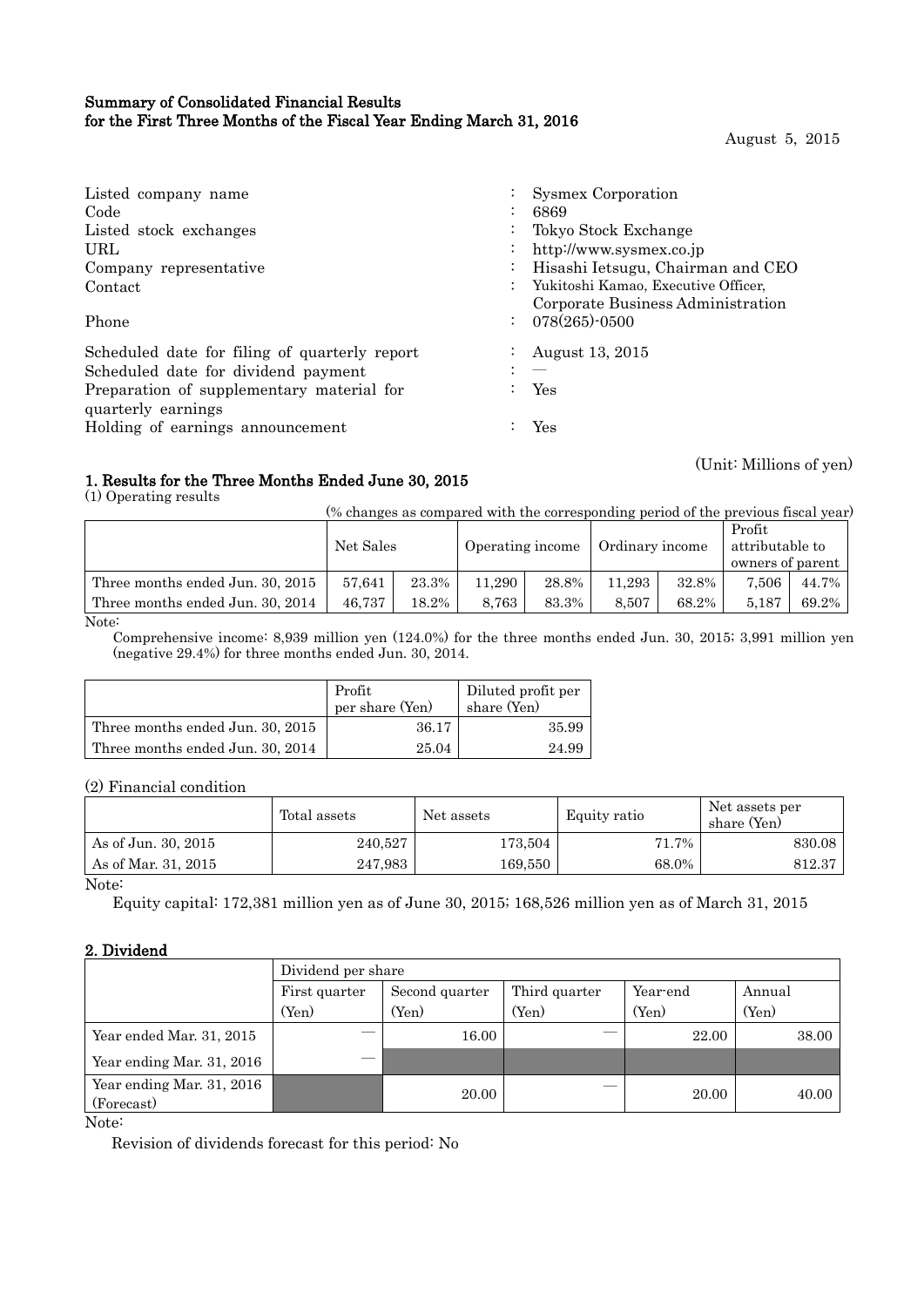# 3. Business Forecast for the Year Ending March 31, 2016

(% changes as compared with the corresponding period of the previous fiscal year)

|                                    | Net sales |       | Operating income |       | Ordinary income |       | Profit<br>attributable to<br>owners of parent |       | Profit per<br>share (Yen) |
|------------------------------------|-----------|-------|------------------|-------|-----------------|-------|-----------------------------------------------|-------|---------------------------|
| Six months ending Sep. 30,<br>2015 | 115,000   | 16.0% | 24,000           | 19.4% | 24,000          | 17.6% | 15.500                                        | 21.7% | 74.66                     |
| Year ending Mar. 31.<br>2016       | 245,000   | 10.7% | 50,000           | 12.6% | 50.000          | 8.8%  | 31,800                                        | 19.4% | $153.15\,$                |

Note:

Revision of business forecast for this period: No

## 4. Other Information

- (1) Changes in significant consolidated subsidiaries (which resulted in changes in scope of consolidation): No
- (2) Application of special accounting policy for quarterly financial reporting: No
- (3) Changes in accounting policies, accounting estimates and restatement of corrections
	- 1) Changes in accounting policies resulting from the revision of the accounting standards and other regulations: Yes
	- 2) Other changes in accounting policies: No
	- 3) Changes in accounting estimates: No
	- 4) Restatement of corrections: No

Note:

For details, please refer to "3) Changes in accounting policies, accounting estimates or restatement of corrections" within "2. Items related to summary information (other information)" on page 5 of the attached materials.

- (4) Number of shares outstanding (Ordinary shares)
	- 1) Number of shares outstanding at the end of each fiscal period (including treasury stock): 208,110,832 shares as of Jun. 30, 2015; 207,894,432 shares as of Mar. 31, 2015
	- 2) Number of treasury stock at the end of each fiscal period:
	- 443,572 shares as of Jun. 30, 2015; 443,380 shares as of Mar. 31, 2015
	- 3) Average number of outstanding stock for each period (cumulative): 207,548,829 shares as of Jun. 30, 2015; 207,202,407 shares as of Jun. 30, 2014
- \* Disclosure in relation to the status of the quarterly review process This report of quarterly financial results is not subject to the quarterly review procedures of the Financial Instruments and Exchange Act. As of the time of disclosure of this report of quarterly financial results, the process of reviewing the quarterly financial statements in accordance with the

Financial Instruments and Exchange Act had not been completed.

- \* Explanation regarding the appropriate use of forecasts of business results and other information
- 1. Owing to changes in the number of shares outstanding and treasury stock, the Company has revised its net profit per share from the figure stated in the consolidated earnings forecast announced on May 12, 2015. No other changes have been made to figures in the consolidated earnings forecast.
- 2. The forecasts and future projections contained herein have been prepared on the basis of rational decisions given the information available as of the date of announcement of this document. These forecasts do not represent a commitment by the Company, and actual performance may differ substantially from forecasts for a variety of reasons. Please refer to "3) Consolidated financial forecast" within "1. Financial Performance" on page 4 of the attachment to this document for cautionary statements concerning the conditions and performance forecasts that serve as the basis for these forecasts.
- 3. Supplementary financial materials (in Japanese and English) will be posted on the Sysmex website on Wednesday, August 5, 2015.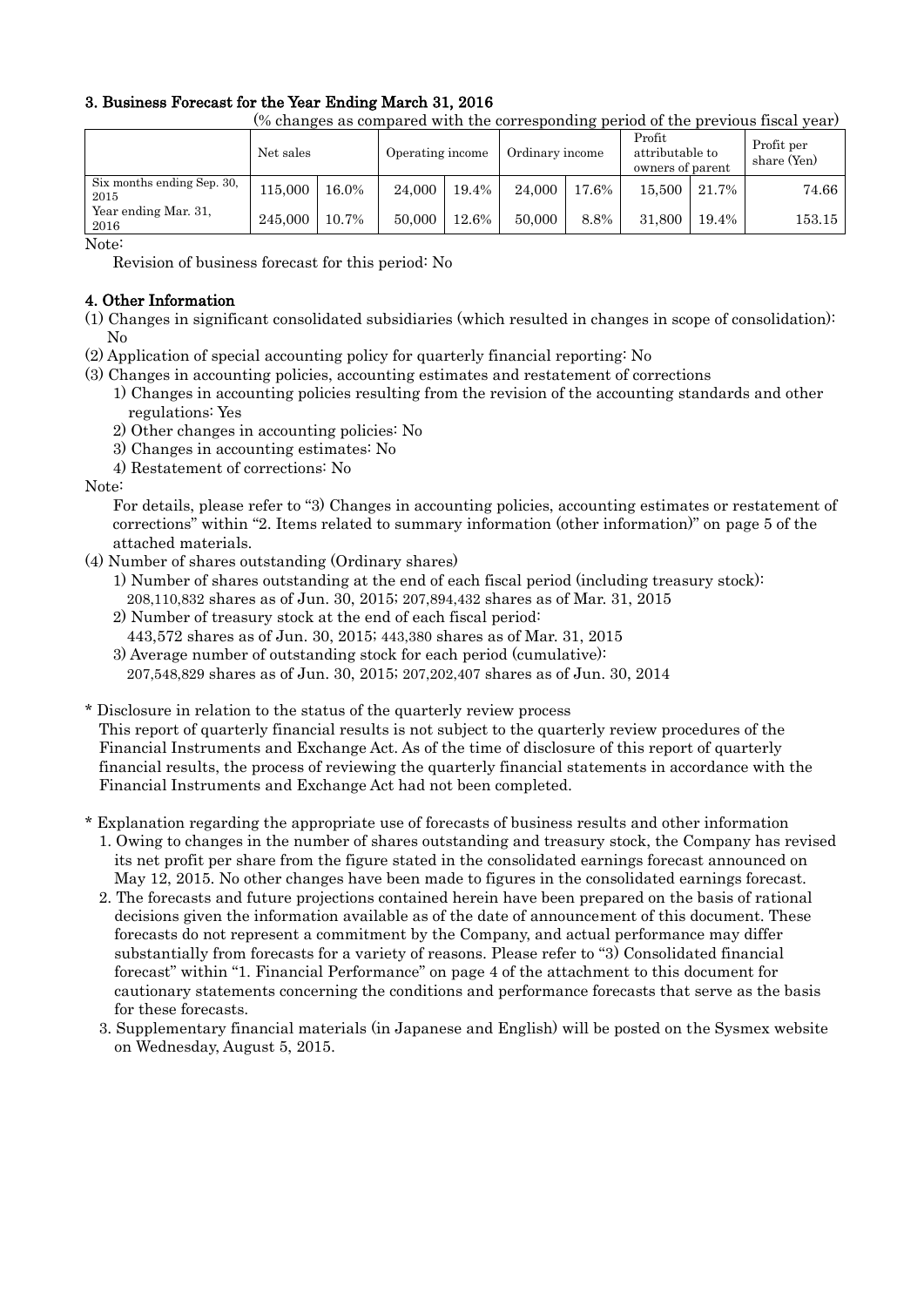# Content of Supplementary Materials

| 1. Financial Performance                                                               | $\overline{2}$ |
|----------------------------------------------------------------------------------------|----------------|
| 1) Performance analysis                                                                | $\overline{2}$ |
| 2) Financial conditions analysis                                                       | 3              |
| 3) Consolidated financial forecast                                                     | 4              |
| 2. Items related to summary information (other information)                            | 5              |
| 1) Changes in significant consolidated subsidiaries during the period under review     | 5              |
| 2) Application of special accounting treatment for quarterly financial reporting       | 5              |
| 3) Changes in accounting policies, accounting estimates or restatement of corrections  | 5              |
| 3. Consolidated financial statements                                                   | 6              |
| 1) Consolidated Balance Sheet                                                          | 6              |
| 2) Consolidated Statement of Income and Consolidated Statement of Comprehensive Income | 8              |
| Consolidated Statement of Income                                                       |                |
| (Three months ended Jun. 30, 2015)                                                     | 8              |
| Consolidated statement of comprehensive income                                         |                |
| (Three months ended Jun. 30, 2015)                                                     | 9              |
| 3) Consolidated Statement of Cash Flows                                                | 10             |
| 4) Notes to the consolidated financial statements                                      | 11             |
| (Notes related to the going concern assumption)                                        | 11             |
| (Notes in the event of significant changes in shareholders' equity)                    | 11             |
| (Changes in Items Related to Accounting Period of Subsidiaries)                        | 11             |
| (Additional Information)                                                               | 11             |
| (Segment Information)                                                                  | 12             |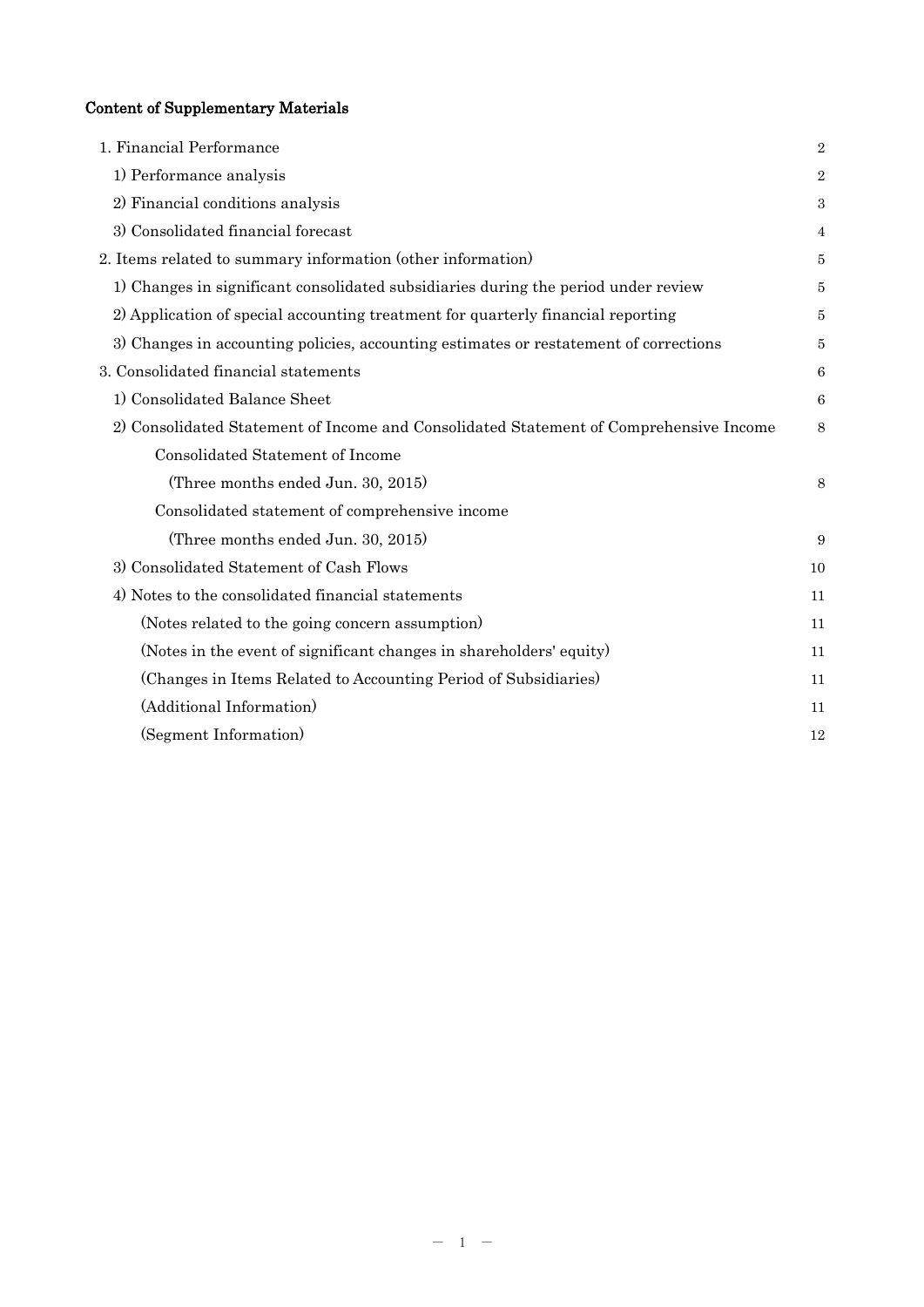#### 1. Financial Performance

### 1) Performance analysis

During the first three months of the fiscal year ending March 31, 2016, the Japanese economy remained on a recovery path and began to show signs of a rebound in personal consumption and capital investment. In the United States, employment conditions continued to improve, and the corporate sector was in a modest expansionary phase. The European economy also sustained a recovery. In China, however, the sense that economic growth was decelerating became more pronounced, despite the introduction of monetary easing measures. The Asia Pacific region was characterized by economic deceleration, centered on the ASEAN countries. Overall, however, overseas economies experienced a modest recovery.

On the healthcare front, the Japanese government is including the medical and healthcare industry in its growth strategies, which is expected to continue invigorating healthcare-related industries going forward. In advanced countries in Europe and the United States, efforts are underway to curtail medical expenses and reform health insurance systems. In the United States, efforts to reduce the number of people without medical insurance are continuing. In China, medical system reform that is underway, including to the medical insurance system, aims to build infrastructures that provide uniform medical services in cities and farming villages throughout the country. Therefore, although some causes for uncertainty remain, the foundations of healthcarerelated demand remain solid.

Under these circumstances, the Sysmex Group, which has manufactured reagents overseas for some time, expanded its reagent production factory in Germany. This move was in preparation to boost production in response to expected demand increases in the EMEA region.

Also, Sysmex's joint venture with Kawasaki Heavy Industries, Ltd. (Kobe), Medicaroid Corporation (Kobe) commenced the full-fledged development of medical robots. To support its product development activities, Medicaroid will leverage the Sysmex Group's testing and diagnostic technologies, as well as a broad-ranging network in the medical field, as it contributes to the development of the medical industry.

| (First three months)<br>of fiscal years to<br>March 31) |                        | Three months ended<br>Jun. 30, 2014<br>Amount (Millions)<br>of yen) | Percentage of<br>total $(\%)$ | Three months ended<br>Jun. 30, 2015<br>Amount (Millions Percentage of<br>total $(\%)$<br>of yen |       | YoY<br>(Previous)<br>$period = 100$ |
|---------------------------------------------------------|------------------------|---------------------------------------------------------------------|-------------------------------|-------------------------------------------------------------------------------------------------|-------|-------------------------------------|
| Japan                                                   | 7,567<br>16.2<br>7,785 |                                                                     | 13.5                          | 102.9                                                                                           |       |                                     |
|                                                         | Americas               | 10,731                                                              | 23.0                          | 13,485                                                                                          | 23.4  | 125.7                               |
|                                                         | <b>EMEA</b>            | 15,052                                                              | 32.2                          | 17,587                                                                                          | 30.5  | 116.8                               |
|                                                         | China                  | 10,216                                                              | 21.8                          | 14,753                                                                                          | 25.6  | 144.4                               |
|                                                         | Asia Pacific           | 3,170                                                               | 6.8                           | 4,028                                                                                           | 7.0   | 127.1                               |
| Overseas subtotal                                       |                        | 39,170                                                              | 83.8                          | 49,855                                                                                          | 86.5  | 127.3                               |
| Total                                                   |                        | 46,737                                                              | 100.0                         | 57,641                                                                                          | 100.0 | 123.3                               |

Net sales by destination

In Japan, sales of reagents and services were up strongly year on year, thanks to an increase in the installed instrument base. Consequently, sales in Japan grew 2.9% year on year, to ¥7,785 million.

In overseas markets, we made progress in the strengthening of sales and support structures and the provision of solutions, leading to higher sales of instruments centered on the field of hematology. Sales of reagents also rose, benefiting from an increase in the installed instrument base. These factors caused the Sysmex Group's overseas sales to surge 27.3% year on year, to ¥49,855 million. The overseas sales ratio accordingly rose 2.7 percentage points, to 86.5%.

As a result, during the first three months of the fiscal year the Group recorded consolidated net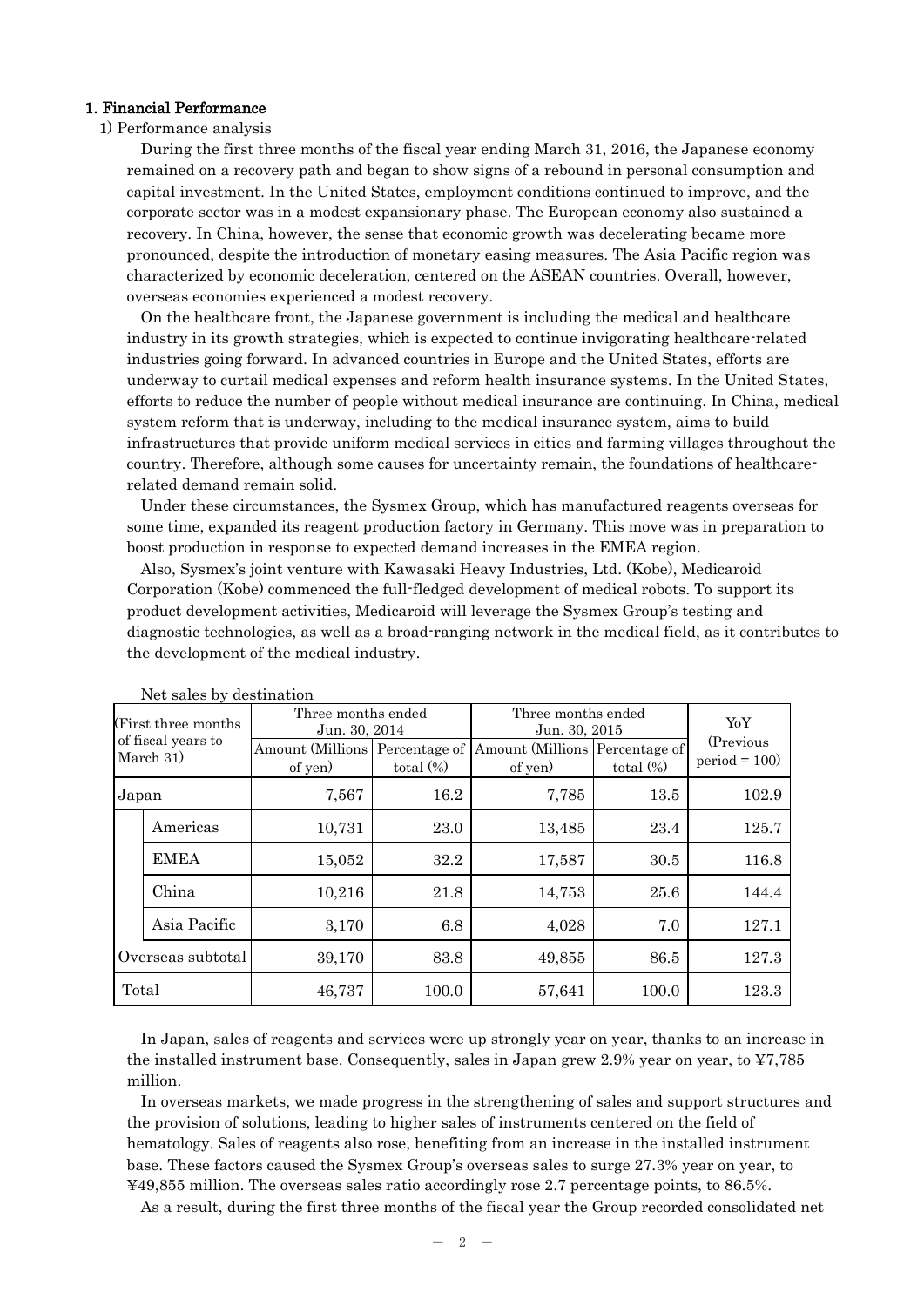sales of ¥57,641 million, up 23.3% year on year. Operating income rose 28.8%, to ¥11,290 million; ordinary income grew 32.8%, to ¥11,293 million; and profit attributable to owners of the parent increased 44.7%, to ¥7,506 million.

#### Performance by segment

#### (1) Japan

An increase in the installed instrument base pushed up sales of reagents in the hematology, hemostasis and immunochemistry fields as well, as exports grew. Sales in this segment consequently expanded 9.7% year on year, to ¥8,768 million.

On the profit front, such factors as the growth of export sales to Group companies and higher trademark royalty income led to a 51.9% rise in segment profit (operating income), to ¥7,806 million.

# (2) Americas

In the United States, sales of reagents and services were up, benefiting from an increase in the installed instrument base, pushing up sales in the Americas. Sales for the Americas grew 21.8% year on year, to ¥12,603 million.

Segment profit (operating income) fell 52.7%, to ¥472 million, as the increase in operating expenses outpaced the effect of higher sales.

#### (3) EMEA

Sales rose in the United Kingdom, Italy and Spain, which led to higher sales, centered on the hematology and hemostasis fields. Segment sales accordingly grew 17.0%, to ¥17,530 million.

Segment profit (operating income), however, fell 46.2%, to ¥614 million, due to higher payments of Group trademark royalties and rising operating expenses accompanying business expansion.

## (4) China

In this market, sales remained sluggish in some areas. However, sales of instruments grew, particularly in the hemostasis field, and an increase in the installed instrument base boosted sales of reagents. As a result, segment sales grew 44.3%, to ¥14,738 million.

Segment profit (operating income) increased 2.2%, to ¥1,739 million, as the higher sales more than compensated for a rise in operating expenses.

(5) Asia Pacific

In Southeast Asia, sales were up in the hematology field in Thailand, Vietnam and Indonesia. Sales also grew in South Korea, notably in hematology. As a result, segment sales expanded 25.0% year on year, to ¥3,999 million.

Segment profit (operating income) grew 73.2%, to ¥318 million, as the impact of higher sales outpaced an increase in operating expenses to cover the building of sales and support structures.

#### 2) Financial conditions analysis

(1) Assets, liabilities and net assets

As of June 30, 2015, total assets amounted to ¥240,527 million, down ¥7,456 million from March 31, 2015. The primary reasons for the decline were decreases of ¥6,985 million in cash and deposits, ¥3,762 million in trade notes and accounts receivable, and ¥1,181 million in goodwill, while merchandise and finished goods increased ¥2,899 million, and buildings and structures rose ¥2,703 million.

Total liabilities were down ¥11,410 million, to ¥67,022 million. This was due principally to a ¥6,703 million decrease in income taxes payable and ¥2,828 million lower provision for bonuses.

Total net assets came to ¥173,504 million, up ¥3,953 million from March 31, 2015. The principal reasons for this increase were a rise of  $\mathcal{L}2,117$  million in retained earnings and a ¥1,528 million increase in the foreign currency translation adjustment. The equity ratio as of June 30, 2015, was 71.7%, up 3.7 percentage points from the 68.0% recorded as of March 31, 2015.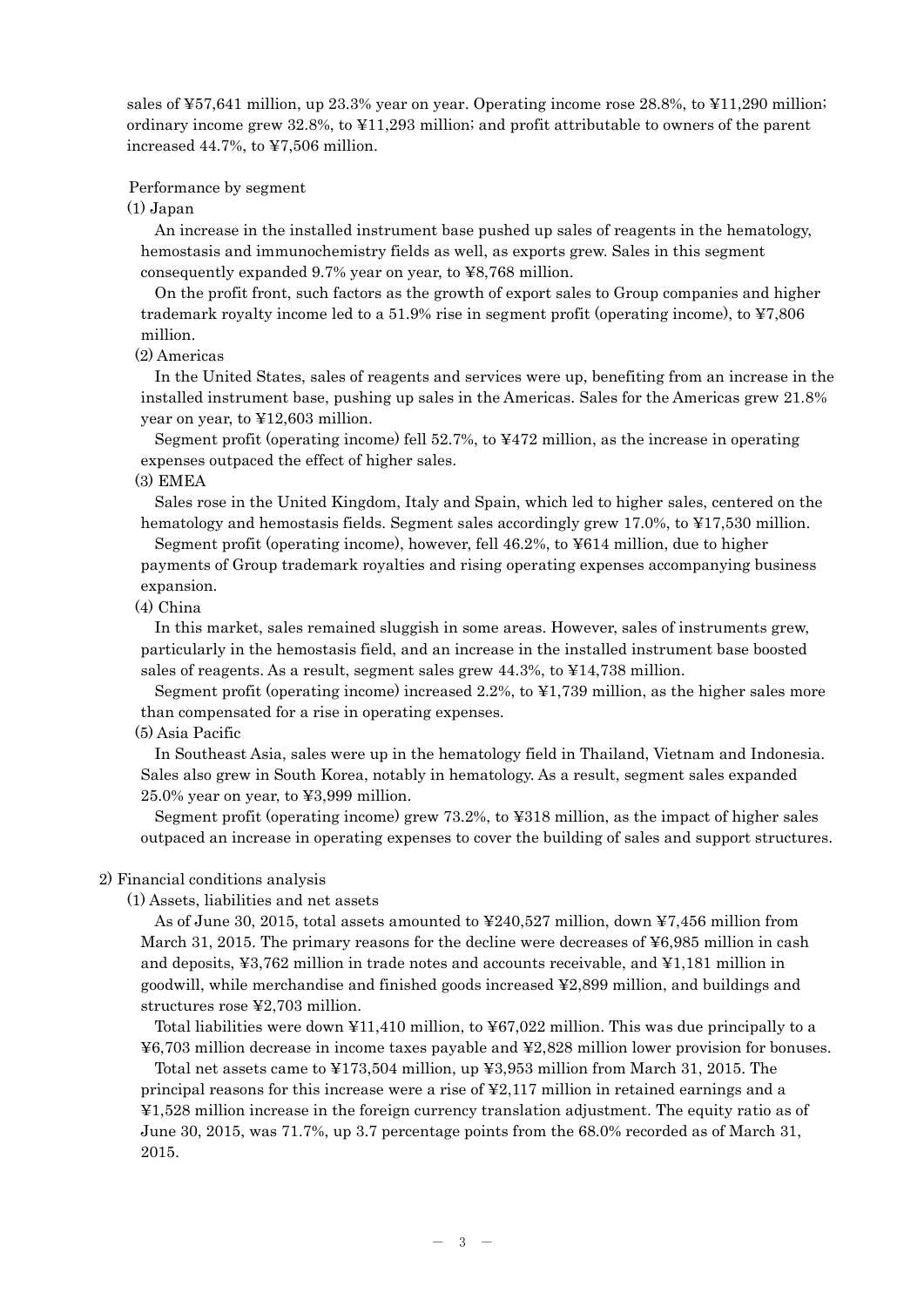#### (2) Cash flows

As of June 30, 2015, cash and cash equivalents amounted to ¥43,216 million, ¥7,003 million less than on March 31, 2015.

Cash flows from various activities during the first three months of the fiscal year are described in more detail below.

#### (Operating cash flow)

Net cash provided by operating activities was ¥2,358 million, ¥1,404 million less than in the first three months of the preceding fiscal year. As principal factors, although income before income taxes and minority interest provided  $\text{\textsterling}12,317$  million (up  $\text{\textsterling}3,816$  million year on year), and the decrease in trade notes and accounts receivable provided  $\textless 4,192$  million (down  $\textless 237$ million), the decrease in provision for bonuses used  $\yen$ 2,911 million (up  $\yen$ 857 million), the increase in inventories used  $\text{\textless}3,072$  million (up  $\text{\textless}1,639$  million), and income taxes paid used  $\text{\textsterling}9,675$  million (up  $\text{\textsterling}2,725$  million).

#### (Investing cash flow)

Net cash used in investing activities was ¥5,133 million, down ¥215 million from the first three months of the previous fiscal year. Principal uses of cash included ¥3,554 million for purchases of property, plant and equipment (up  $\angle 1.319$  million),  $\angle 1.095$  million for the purchase of intangible assets (up  $\text{\textless} 285$  million), and  $\text{\textless} 625$  million for the purchase of investment securities  $(down \Psi1,574 million)$ .

### (Financing cash flow)

Net cash used in financing activities was ¥4,330 million (up ¥47 million). This was mainly due to cash dividends paid of  $\frac{1}{4}$ ,  $\frac{1}{6}$  million (up  $\frac{1}{4}$ ,  $\frac{1}{6}$  million) and a net decrease in short-term loans payable of ¥1,000 million in the first three months of the preceding fiscal year, which was absent in the first three months under review.

#### 3) Consolidated financial forecast

The Company maintains its consolidated financial forecasts, as announced on May 12, 2015. These forecasts are based on information available as of the date of this release. Actual results may differ materially from these forecasts due to unforeseen factors and future events.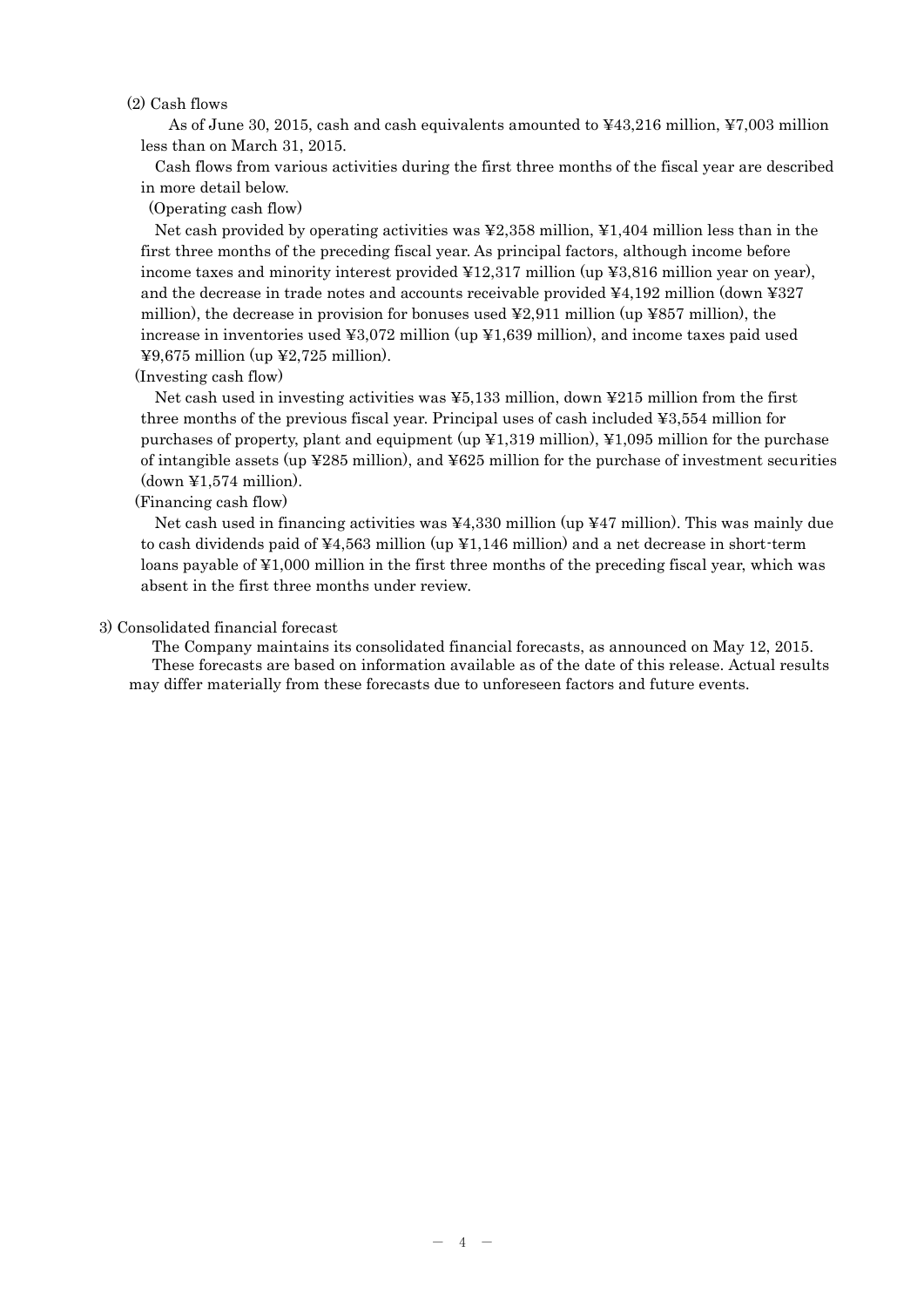#### 2. Items related to summary information (other information)

- 1) Changes in significant consolidated subsidiaries during the period under review Nothing to report.
- 2) Application of special accounting treatment for quarterly financial reporting Nothing to report.
- 3) Changes in accounting policies, accounting estimates or restatement of corrections The Company has applied the "Accounting Standard for Business Combinations" (ASBJ Statement No. 21, September 13, 2013), the "Accounting Standard for Consolidated Financial Statements" (ASBJ Statement No. 22, September 13, 2013) and the "Accounting Standard for Business Divestures" (ASBJ Statement No. 7, September 13, 2013) from the first three months under review, causing differences resulting from changes in the Company's ownership of subsidiaries of which ownership continues to be recorded in capital surplus and changing the method of recording acquisition-related expenses in the fiscal year in which such expenses are incurred. Also, for corporate combinations occurring after the beginning of the first three months under review, the allocation of acquisition costs determined under provisional accounting treatment have been revised, reflecting such cost in the consolidated quarterly financial statements for the consolidated quarterly financial period to which the business combination date belongs. Furthermore, the presentation of quarterly net income has been changed, and the presentation of minority interests has been changed to non-controlling interests. The consolidated quarterly financial statements for the first three months of the preceding fiscal year and the consolidated financial statements for the previous fiscal year have been revised to reflect these changes in presentation.

Expenses related to the purchase of investments in subsidiaries are categorized under net cash provided by (used in) operating activities in the consolidated statement of cash flows for the three months ended June 30, 2015.

With regard to application of the Accounting Standard for Business Combinations, etc., as Clause 58-2 (4) of the Accounting Standard for Business Combinations, Clause 44-5 (4) of the Accounting Standard for Consolidated Financial Statements and Clause 57-4 (4) of the Accounting Standard for Business Divestures stipulate transitional treatment, these standards will be applied going forward from the beginning of the first three months under review.

These adoptions had little impact on the consolidated quarterly financial statements.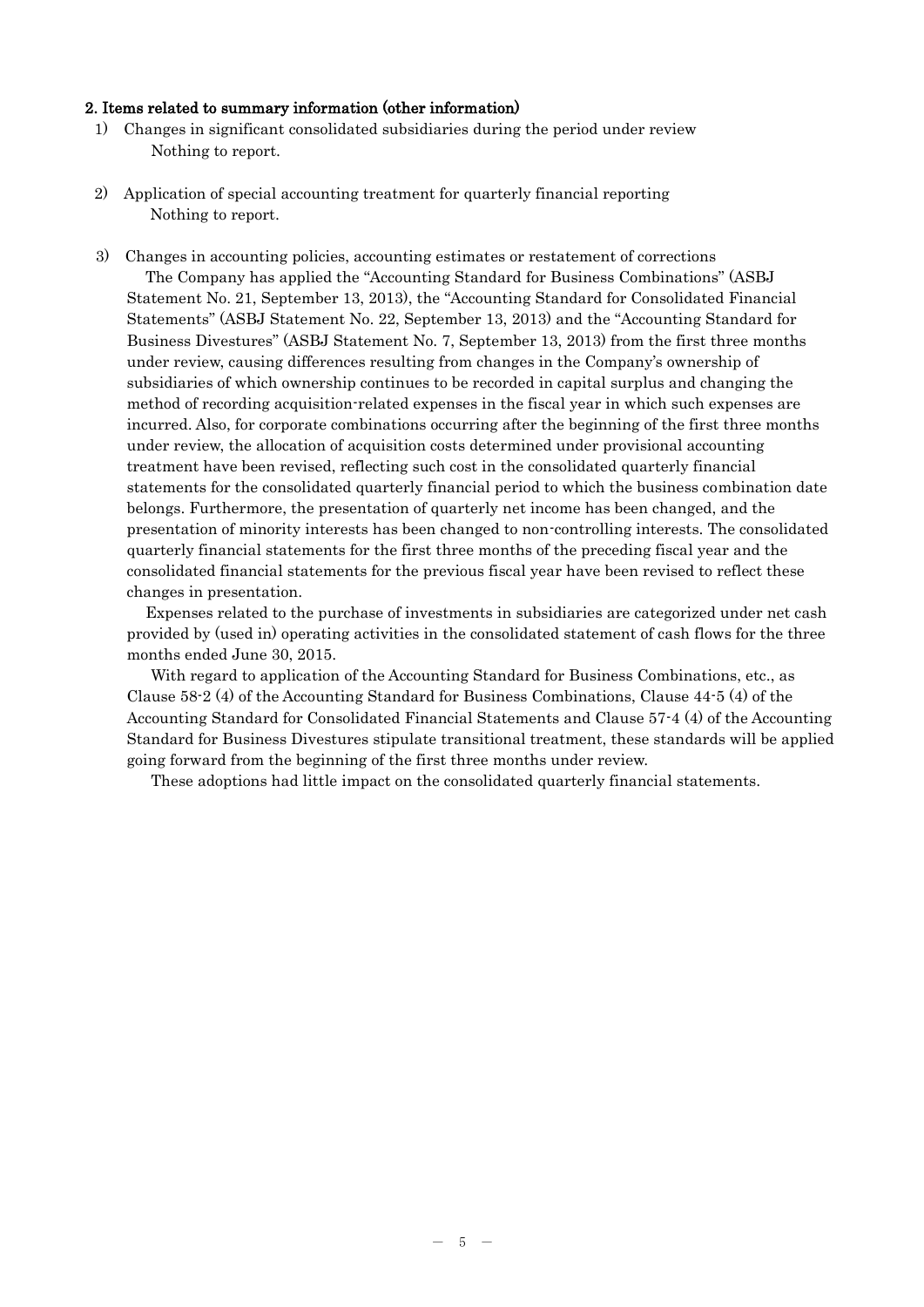# 3. Consolidated financial statements

1) Consolidated Balance Sheet

(Unit: Millions of Yen)

As of Mar. 31, 2015 As of Jun. 30, 2015

| (Assets)                                     |         |         |
|----------------------------------------------|---------|---------|
| Current assets                               |         |         |
| Cash and deposits                            | 50,272  | 43,286  |
| Notes and accounts receivable-trade          | 53,038  | 49,276  |
| Short-term investment securities             | 240     | 249     |
| Merchandise and finished goods               | 22,737  | 25,636  |
| Work in process                              | 2,869   | 3,314   |
| Raw materials and supplies                   | 4,281   | 4,858   |
| Others                                       | 21,283  | 19,489  |
| Allowance for doubtful accounts              | (575)   | (598)   |
| Total current assets                         | 154,148 | 145,512 |
| Noncurrent assets                            |         |         |
| Property, plant and equipment                |         |         |
| Buildings and structures, net                | 22,425  | 25,129  |
| Others, net                                  | 36,636  | 34,531  |
| Total property, plant and equipment          | 59,061  | 59,661  |
| Intangible assets                            |         |         |
| Goodwill                                     | 12,114  | 10,932  |
| Others                                       | 11,668  | 11,816  |
| Total intangible assets                      | 23,783  | 22,749  |
| Investments and other assets                 | 10,990  | 12,604  |
| <b>Total Noncurrent assets</b>               | 93,835  | 95,014  |
| <b>Total assets</b>                          | 247,983 | 240,527 |
| (Liabilities)                                |         |         |
| <b>Current liabilities</b>                   |         |         |
| Notes and accounts payable-trade             | 15,965  | 15,681  |
| Income taxes payable                         | 9,639   | 2,935   |
| Provision for bonuses                        | 6,119   | 3,290   |
| Provision for directors' bonuses             | 411     | 119     |
| Provision for product warranties             | 456     | 466     |
| Others                                       | 32,578  | 30,541  |
| <b>Total current liabilities</b>             | 65,170  | 53,034  |
| Noncurrent liabilities                       |         |         |
| Provision for directors' retirement benefits | 102     | 102     |
| Net defined benefit liabilities              | 460     | 460     |
| Others                                       | 12,699  | 13,425  |
| <b>Total Noncurrent liabilities</b>          | 13,262  | 13,988  |
| <b>Total liabilities</b>                     | 78,432  | 67,022  |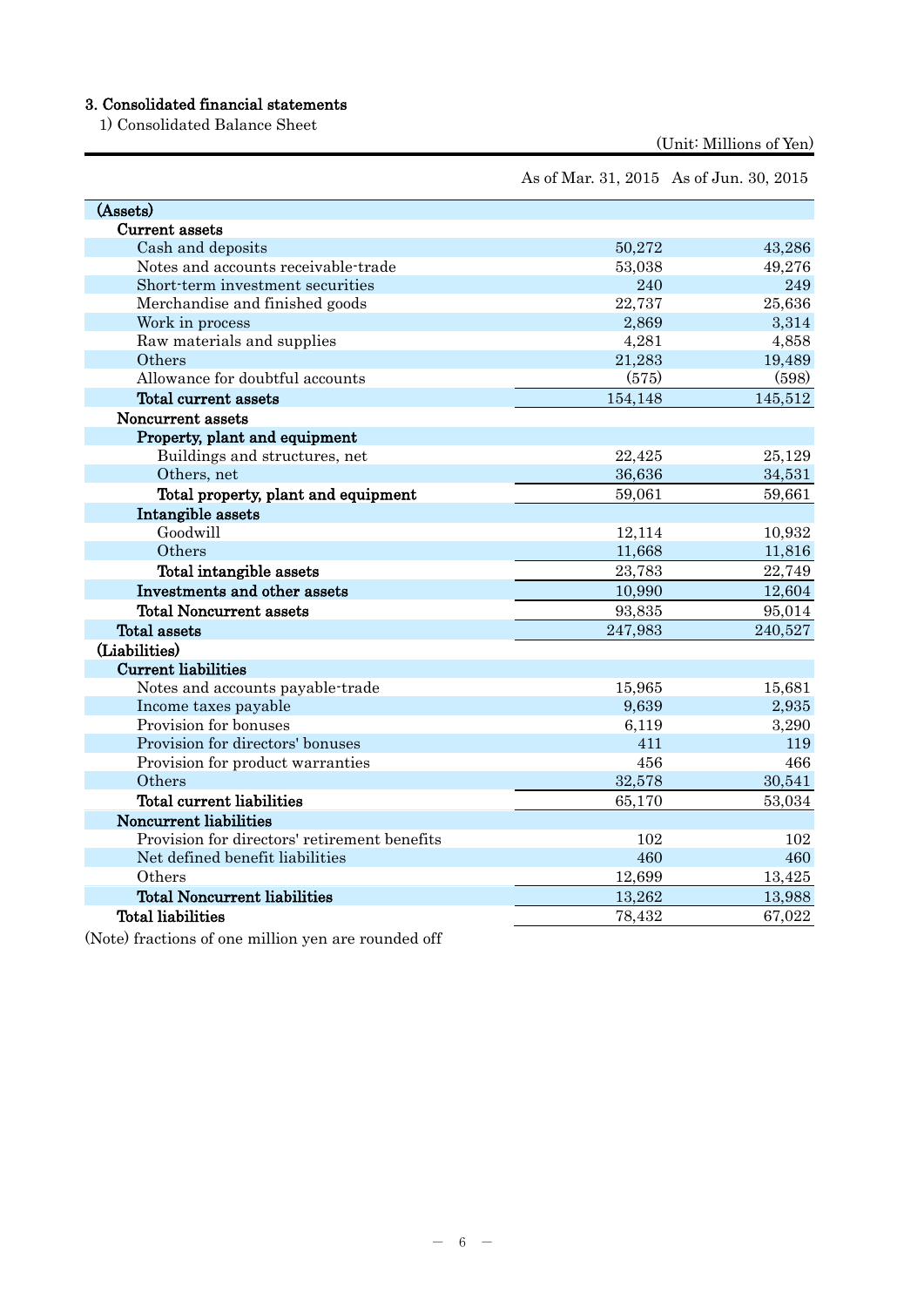(Unit: Millions of Yen)

As of Mar. 31, 2015 As of Jun. 30, 2015

| (Net assets)                                          |          |          |
|-------------------------------------------------------|----------|----------|
| Shareholders' equity                                  |          |          |
| Capital stock                                         | 10,483   | 10,635   |
| Capital surplus                                       | 15,423   | 15,576   |
| Retained earnings                                     | 129,703  | 131,821  |
| Treasury stock                                        | (280)    | (282)    |
| Total shareholders' equity                            | 155,330  | 157,751  |
| Accumulated other comprehensive income                |          |          |
| Valuation difference on available for sale securities | 1,366    | 1,685    |
| Deferred gains or losses on hedges                    | $\theta$ | 10       |
| Foreign currency translation adjustment               | 10,428   | 11,956   |
| Remeasurements of defined benefit plans               | 1,400    | 976      |
| Total accumulated other comprehensive income          | 13,196   | 14,629   |
| Subscription rights to shares                         | 1,024    | 1,122    |
| Non-controlling interests                             |          | $\theta$ |
| Total net assets                                      | 169,550  | 173,504  |
| Total liabilities and net assets                      | 247,983  | 240,527  |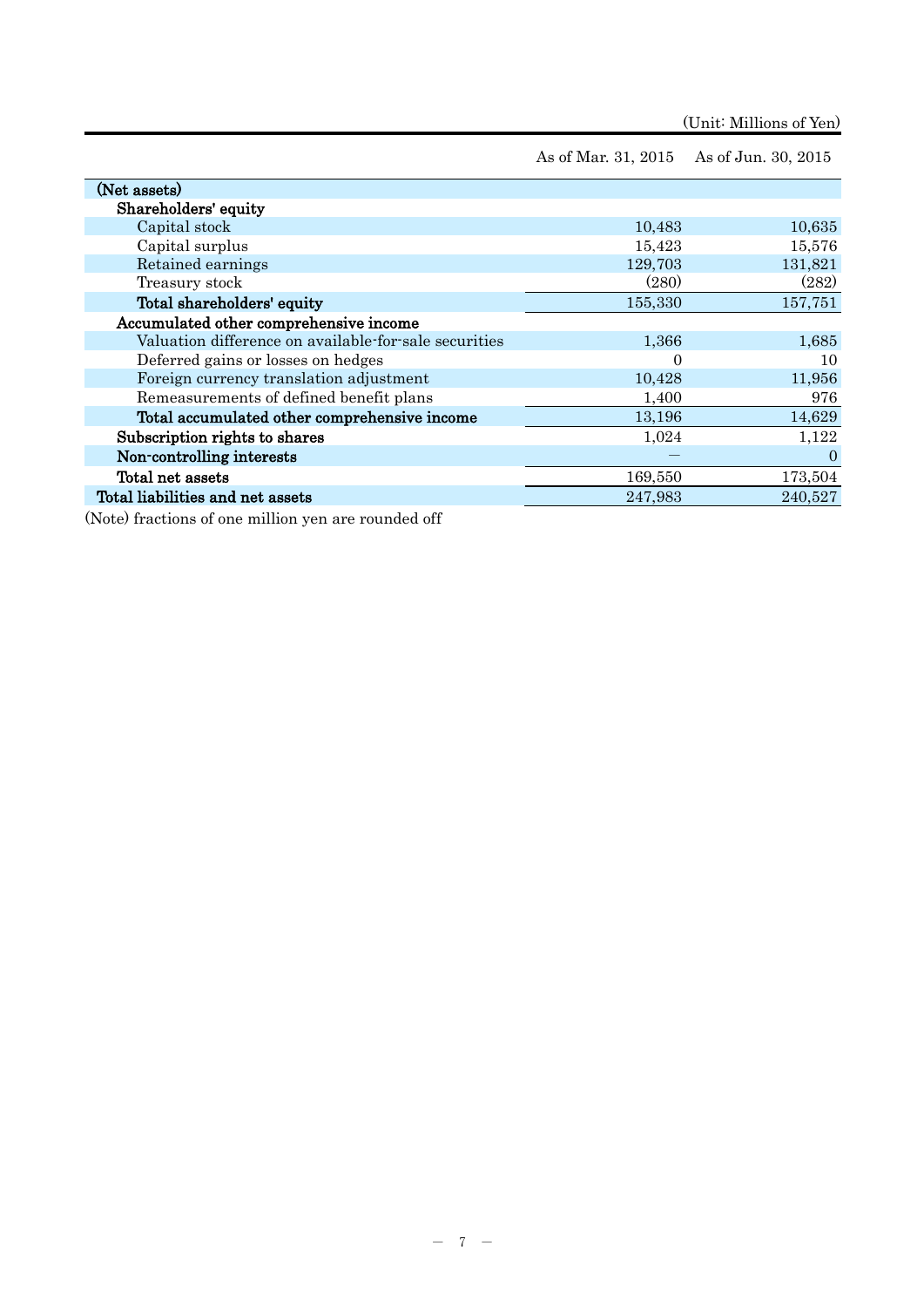|                                                   | Three months ended<br>Jun. 30, 2014 | Three months ended<br>Jun. 30, 2015 |
|---------------------------------------------------|-------------------------------------|-------------------------------------|
| Net sales                                         | 46,737                              | 57,641                              |
| Cost of sales                                     | 18,882                              | 23,712                              |
| Gross profit                                      | 27,855                              | 33,928                              |
| Selling, general and administrative expenses      | 19,092                              | 22,638                              |
| Operating income                                  | 8,763                               | 11,290                              |
| Non-operating income                              |                                     |                                     |
| Interest income                                   | 37                                  | 76                                  |
| Dividends income                                  | 37                                  | 43                                  |
| Others                                            | 40                                  | 44                                  |
| Total non-operating income                        | 115                                 | 164                                 |
| Non-operating expenses                            |                                     |                                     |
| Interest expenses                                 | 6                                   | 5                                   |
| Equity in losses of affiliates                    | $\Omega$                            | 125                                 |
| Foreign exchange losses                           | 338                                 | 11                                  |
| Others                                            | 25                                  | 19                                  |
| Total non-operating expenses                      | 371                                 | 161                                 |
| Ordinary income                                   | 8,507                               | 11,293                              |
| <b>Extraordinary profits</b>                      |                                     |                                     |
| Gain on sales of noncurrent assets                | $\overline{4}$                      | $\overline{5}$                      |
| Gain on revision of retirement benefit plan       |                                     | 1,037                               |
| Gain on reversal of subscription rights to shares |                                     | $\overline{2}$                      |
| Total extraordinary profits                       | $\overline{4}$                      | 1,045                               |
| <b>Extraordinary loss</b>                         |                                     |                                     |
| Loss on sales and retirement of noncurrent assets | 10                                  | 21                                  |
| Total extraordinary loss                          | 10                                  | 21                                  |
| Income before income taxes and minority interest  | 8,501                               | 12,317                              |
| Income taxes-current                              | 2,552                               | 2,709                               |
| Income taxes-deferred                             | 761                                 | 2,102                               |
| Total income taxes                                | 3,313                               | 4,811                               |
| Profit                                            | 5,187                               | 7,506                               |
| Profit attributable to non-controlling interests  |                                     | $\overline{0}$                      |
| Profit attributable to owners of parent           | 5,187                               | 7,506                               |

2) Consolidated Statement of Income and Consolidated Statement of Comprehensive Income Consolidated Statement of Income (Three months ended Jun. 30, 2015)

(Unit: Millions of Yen)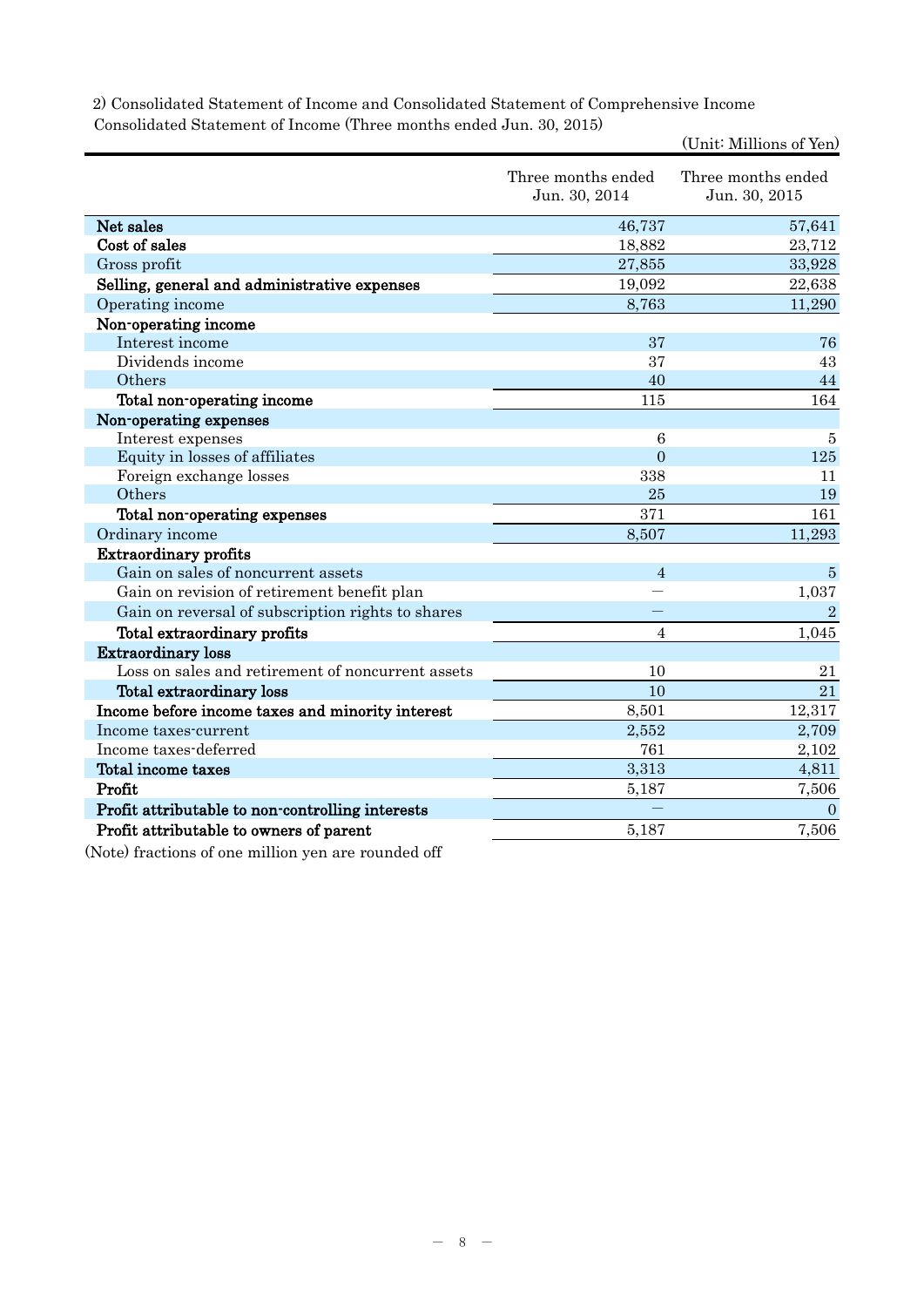Consolidated statement of comprehensive income (Three months ended Jun. 30, 2015)

(Unit: Millions of yen)

|                                                                   | Jun. 30, 2014 | Three months ended Three months ended<br>Jun. 30, 2015 |
|-------------------------------------------------------------------|---------------|--------------------------------------------------------|
| Profit                                                            | 5,187         | 7,506                                                  |
| Other comprehensive income                                        |               |                                                        |
| Valuation difference on available-for-sale securities             | 238           | 319                                                    |
| Deferred gains or losses on hedges                                | 2             | 9                                                      |
| Foreign currency translation adjustment                           | (1,381)       | 1,528                                                  |
| Remeasurements of defined benefit plans, net of tax               | (55)          | (423)                                                  |
| Total other comprehensive income                                  | (1,196)       | 1,433                                                  |
| Comprehensive income                                              | 3,991         | 8,939                                                  |
| Comprehensive income attributable to                              |               |                                                        |
| Comprehensive income attributable to owners of parent             | 3,991         | 8,939                                                  |
| Comprehensive income attributable to non-controlling<br>interests | (0)           | $\theta$                                               |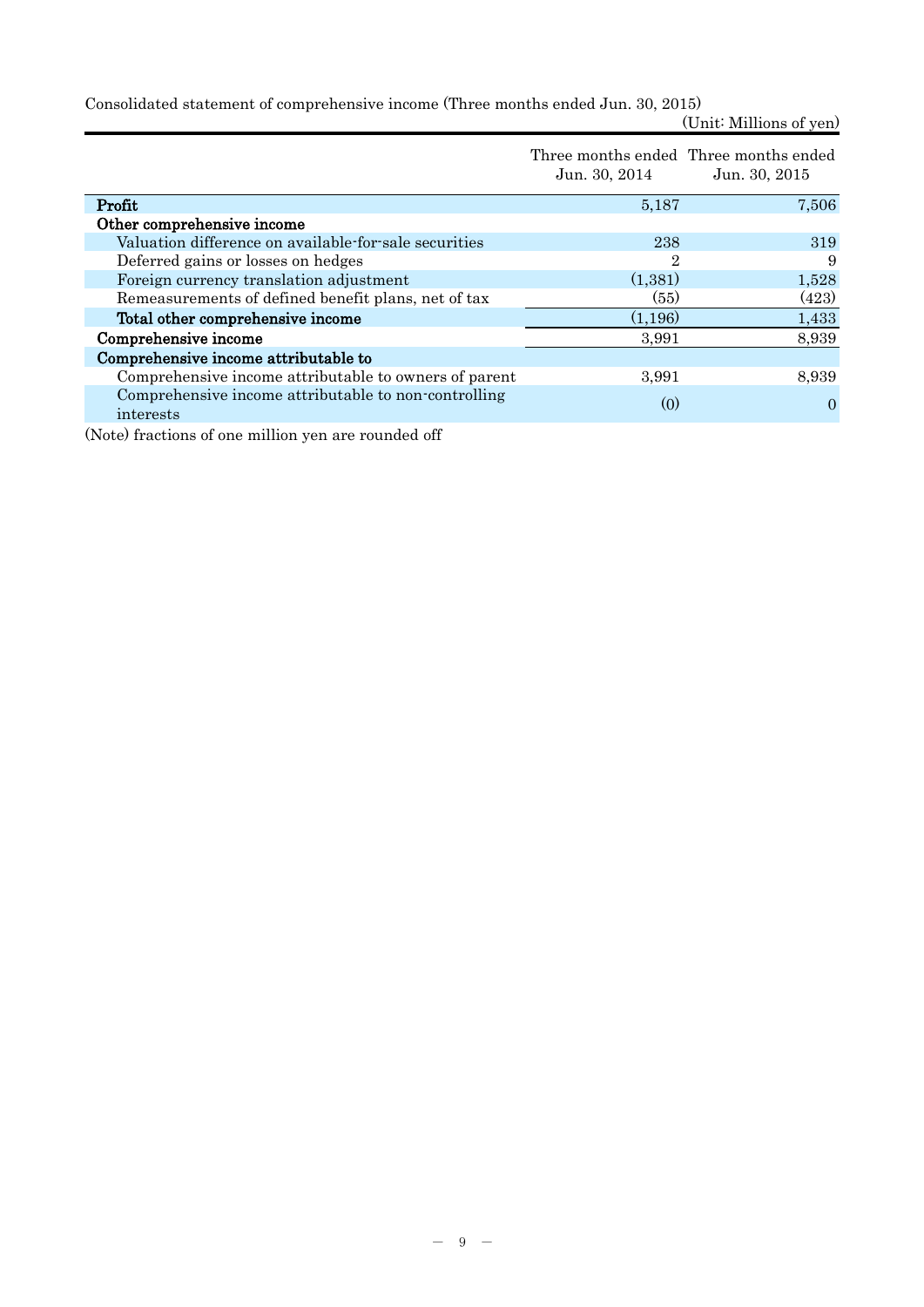# 3) Consolidated Statement of Cash Flows

|                                                                                                        | Jun. 30, 2014 | Three months ended Three months ended<br>Jun. 30, 2015 |
|--------------------------------------------------------------------------------------------------------|---------------|--------------------------------------------------------|
| Net cash provided by (used in) operating activities                                                    |               |                                                        |
| Income before income taxes and minority interest                                                       | 8,501         | 12,317                                                 |
| Depreciation and amortization                                                                          | 2,709         | 2,954                                                  |
| Gain on revision of retirement benefit plan                                                            |               | (1,037)                                                |
| Increase (decrease) in provision for bonuses                                                           | (2,053)       | (2,911)                                                |
| Decrease (increase) in notes and accounts receivable-<br>trade                                         | 4,519         | 4,192                                                  |
| Decrease (increase) in inventories                                                                     | (1,433)       | (3,072)                                                |
| Increase (decrease) in notes and accounts payable-trade                                                | (1,079)       | (330)                                                  |
| Others                                                                                                 | (520)         | (200)                                                  |
| Subtotal                                                                                               | 10,643        | 11,912                                                 |
| Interest and dividends received                                                                        | 70            | 122                                                    |
| Interest expenses paid                                                                                 | (1)           | (1)                                                    |
| Income taxes paid                                                                                      | (6,949)       | (9,675)                                                |
| Net cash provided by (used in) operating activities                                                    | 3,763         | 2,358                                                  |
| Net cash provided by (used in) investment activities                                                   |               |                                                        |
| Purchase of property, plant and equipment                                                              | (2,235)       | (3,554)                                                |
| Purchase of intangible assets                                                                          | (810)         | (1,095)                                                |
| Purchase of investment securities                                                                      | (2,199)       | (625)                                                  |
| Others                                                                                                 | (103)         | 140                                                    |
| Net cash provided by (used in) investment activities                                                   | (5,348)       | (5,133)                                                |
| Net cash provided by (used in) financing activities                                                    |               |                                                        |
| Net increase (decrease) in short-term loans payable                                                    | (1,000)       |                                                        |
| Cash dividends paid                                                                                    | (3, 417)      | (4,563)                                                |
| Others                                                                                                 | 134           | 233                                                    |
| Net cash provided by (used in) financing activities                                                    | (4,282)       | (4,330)                                                |
| Effect of exchange rate change on cash and cash<br>equivalents                                         | (419)         | 708                                                    |
| Net increase (decrease) in cash and cash equivalents                                                   | (6, 288)      | (6, 397)                                               |
| Cash and cash equivalents at beginning of term                                                         | 36,547        | 50,219                                                 |
| Increase (decrease) in cash and cash equivalents due to<br>change in accounting period of subsidiaries |               | (605)                                                  |
| Cash and cash equivalents at end of term                                                               | 30,259        | 43,216                                                 |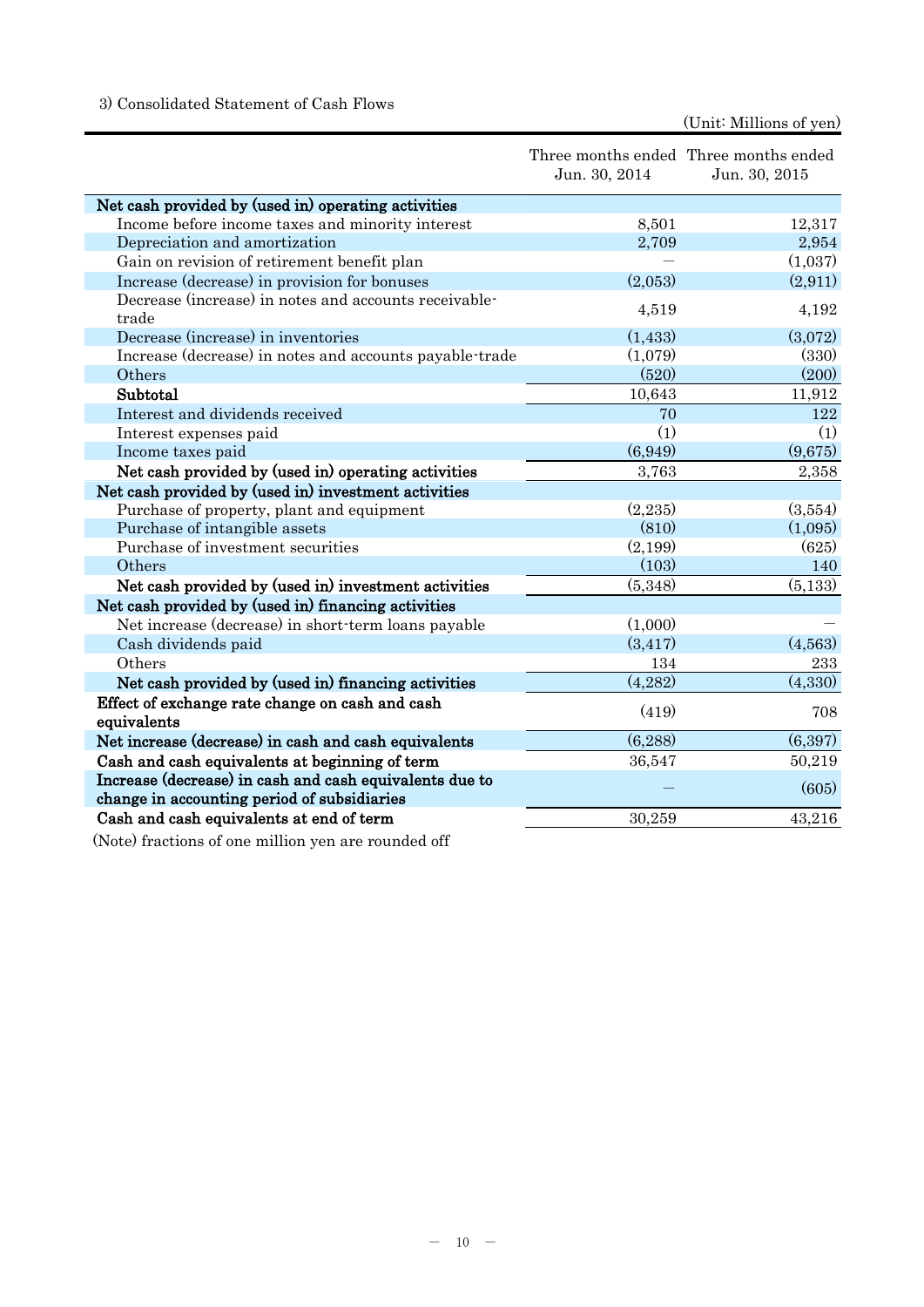### 4) Notes to the consolidated financial statements

- (Notes related to the going concern assumption) Nothing to report
- (Notes in the event of significant changes in shareholders' equity) Nothing to report

(Changes in Items Related to Accounting Period of Subsidiaries)

In the past, Sysmex Partec GmbH and four other consolidated subsidiaries have had December 31 as their fiscal year-end. Accordingly, we have used their financial statements as of that date, making any adjustments needed to reflect significant transactions occurring between those companies' fiscal yearend and the consolidated accounting date. However, from the first three months of the fiscal year ending March 31, 2016, the fiscal year-end of these companies has been changed to March 31.

Owing to this change, these companies' results for the period from April 1 through June 30, 2015, have been included in the consolidated operating results for the first three months of the fiscal year ending March 31, 2016. Profits or losses for these companies for the three-month period from January 1 through March 31, 2015, are recorded through adjustments to retained earnings.

#### (Additional Information)

On April 1, 2015, the Company transferred a portion of its defined benefit pension system to a defined contribution pension system, applying "Accounting for Transfers between Retirement Benefit Plans" (ASBJ Guidance No. 1, January 31, 2002), and accounted for the conclusion of a portion of its retirement benefit system.

As a result, the Company recorded extraordinary income of ¥1,037 million for the first three months of the fiscal year under review.